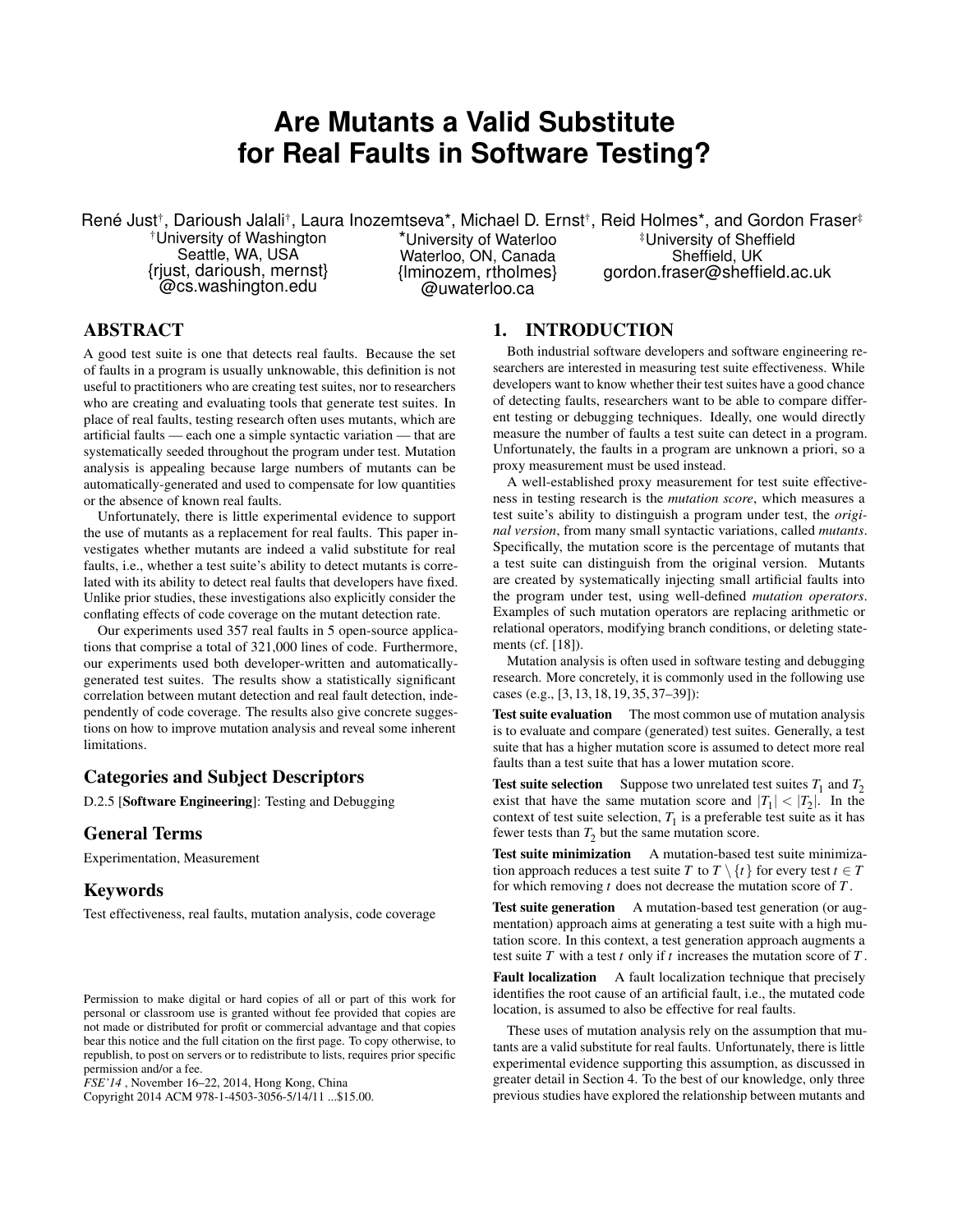real faults [\[1,](#page-10-4) [8,](#page-10-5) [27\]](#page-10-6). Our work differs from these previous studies in four main aspects. (1) Our study considers subject programs that are orders of magnitude larger. (2) Our study considers real faults rather than hand-seeded faults. (3) Our study uses developer-written and automatically-generated test suites. (4) Our study considers the conflating effects of code coverage when studying the correlation between mutant detection and real fault detection. A higher mutant detection and real fault detection rate could both be caused by higher code coverage, thus it is important to control this variable when measuring the correlation.

Specifically, this paper extends previous work and explores the relationship between mutants and real faults using 5 large Java programs, 357 real faults, and 230,000 mutants. It aims to confirm or refute the hypothesis that mutants are a valid substitute for real faults in software testing by answering the following questions:

RESEARCH QUESTION 1. *Are real faults coupled to mutants generated by commonly used mutation operators?*

The existence of the *coupling effect* [\[9\]](#page-10-7) is a fundamental assumption underlying mutation analysis. A complex fault is *coupled* to a set of simple faults if a test that detects all the simple faults also detects the complex fault. Prior research empirically showed the existence of the coupling effect between simple and complex mutants [\[17,](#page-10-8)[28\]](#page-10-9), but it is unclear whether real faults are coupled to simple mutants derived from commonly used mutation operators [\[18,](#page-10-0) [26,](#page-10-10) [29\]](#page-10-11). Therefore, this paper investigates whether this coupling effect exists. In addition, it studies the numbers of mutants coupled to each of the real faults as well as their underlying mutation operators.

RESEARCH QUESTION 2. *What types of real faults are not coupled to mutants?*

The coupling effect may not hold for every real fault. Therefore, this paper investigates what types of real faults are not coupled to any of the generated mutants. Additionally, this paper sheds light on whether the absence of the coupling effect indicates a weakness of the set of commonly applied mutation operators or an inherent limitation of mutation analysis.

RESEARCH QUESTION 3. *Is mutant detection correlated with real fault detection?*

Since mutation analysis is commonly used to evaluate and compare (generated) test suites, this paper also addresses the question of whether a test suite's ability to detect mutants is correlated with its ability to detect real faults.

In summary, the contributions of this paper are as follows:

- A new set of 357 developer-fixed and manually-verified real faults and corresponding test suites from 5 programs.
- The largest study to date of whether mutants are a valid substitute for real faults using 357 real faults, 230,000 mutants, and developer-written and automatically-generated tests.
- An investigation of the coupling effect between real faults and the mutants that are generated by commonly used mutation operators. The results show the existence of a coupling effect for 73% of real faults.
- Concrete suggestions for improving mutation analysis (10% of real faults require a new or stronger mutation operator), and identification of its inherent limitations (17% of real faults are not coupled to mutants).
- An analysis of whether mutant detection is correlated with real fault detection. The results show a statistically significant correlation that is stronger than the correlation between statement coverage and real fault detection.

#### Table 1: Investigated subject programs.

<span id="page-1-2"></span>Program size (KLOC), test suite size (Test KLOC), and the number of JUnit tests (Tests) are reported for the most recent version. LOC refers to non-comment, non-blank lines of code and was measured with sloccount (<http://www.dwheeler.com/sloccount>).

|              | Program           | <b>KLOC</b> | <b>Test KLOC</b> | <b>Tests</b> |
|--------------|-------------------|-------------|------------------|--------------|
| <b>Chart</b> | <b>JFreeChart</b> | 96          | 50               | 2,205        |
| Closure      | Closure Compiler  | 90          | 83               | 7,927        |
| Math         | Commons Math      | 85          | 19               | 3,602        |
| Time         | Joda-Time         | 28          | 53               | 4,130        |
| Lang         | Commons Lang      | 22.         | 6                | 2,245        |
| Total        |                   | 321         | 211              | 20,109       |

The remainder of this paper is structured as follows. Section [2](#page-1-0) describes our methodology and the experiments we performed to answer our research questions. Section [3](#page-5-0) presents and discusses the results. Section [4](#page-8-0) reviews related work, and Section [5](#page-9-0) concludes.

### <span id="page-1-0"></span>2. METHODOLOGY

Our goal was to test the assumption that mutants are a valid substitute for real faults by conducting a study with real faults, using both developer-written and automatically-generated test suites. To accomplish this, we performed the following high-level steps:

- 1. Located and isolated real faults that have been previously found and fixed by analyzing the subject programs' version control and bug tracking systems (Section [2.2\)](#page-1-1).
- 2. Obtained developer-written test suites for both the faulty and the fixed program version for each real fault (Section [2.3\)](#page-2-0).
- 3. Automatically generated test suites for the fixed program version for each real fault (Section [2.4\)](#page-3-0).
- 4. Generated mutants and performed mutation analysis for all fixed program versions (Section [2.5\)](#page-4-0).
- 5. Conducted experiments using the real faults, mutants, and the test suites to answer our research questions (Section [2.6\)](#page-4-1).

### 2.1 Subject Programs

Table [1](#page-1-2) lists the 5 subject programs we used in our experiments. These programs satisfy the following desiderata:

- 1. Each program has a version control and bug tracking system, enabling us to locate and isolate real faults.
- 2. Each program is released with a comprehensive test suite, enabling us to experiment with developer-written test suites in addition to automatically-generated ones.

### <span id="page-1-1"></span>2.2 Locating and Isolating Real Faults

We obtained real faults from each subject program's version control system by identifying commits that corrected a failure in the program's source code. Ideally, we would have obtained, for each real fault, two source code versions  $V_{bug}$  and  $V_{fix}$  which differ by only the bug fix. Unfortunately, developers do not always minimize their commits. Therefore, we had to locate and isolate the fix for the real fault in a bug-fixing commit.

We first examined the version control and bug tracking system of each program for indications of a bug fix (Section [2.2.1\)](#page-2-1). We refer to a revision that indicates a bug fix as a *candidate revision*. For each candidate revision, we tried to reproduce the fault with an existing test (Section [2.2.2\)](#page-2-2). Finally, we reviewed each reproducible fault to ensure that it is isolated, i.e., the bug-fixing commit does not include irrelevant code changes (Section [2.2.3\)](#page-2-3). We discarded any fault that could not be reproduced and isolated. Table [2](#page-2-4) summarizes the results of each step in which we discarded candidate revision pairs.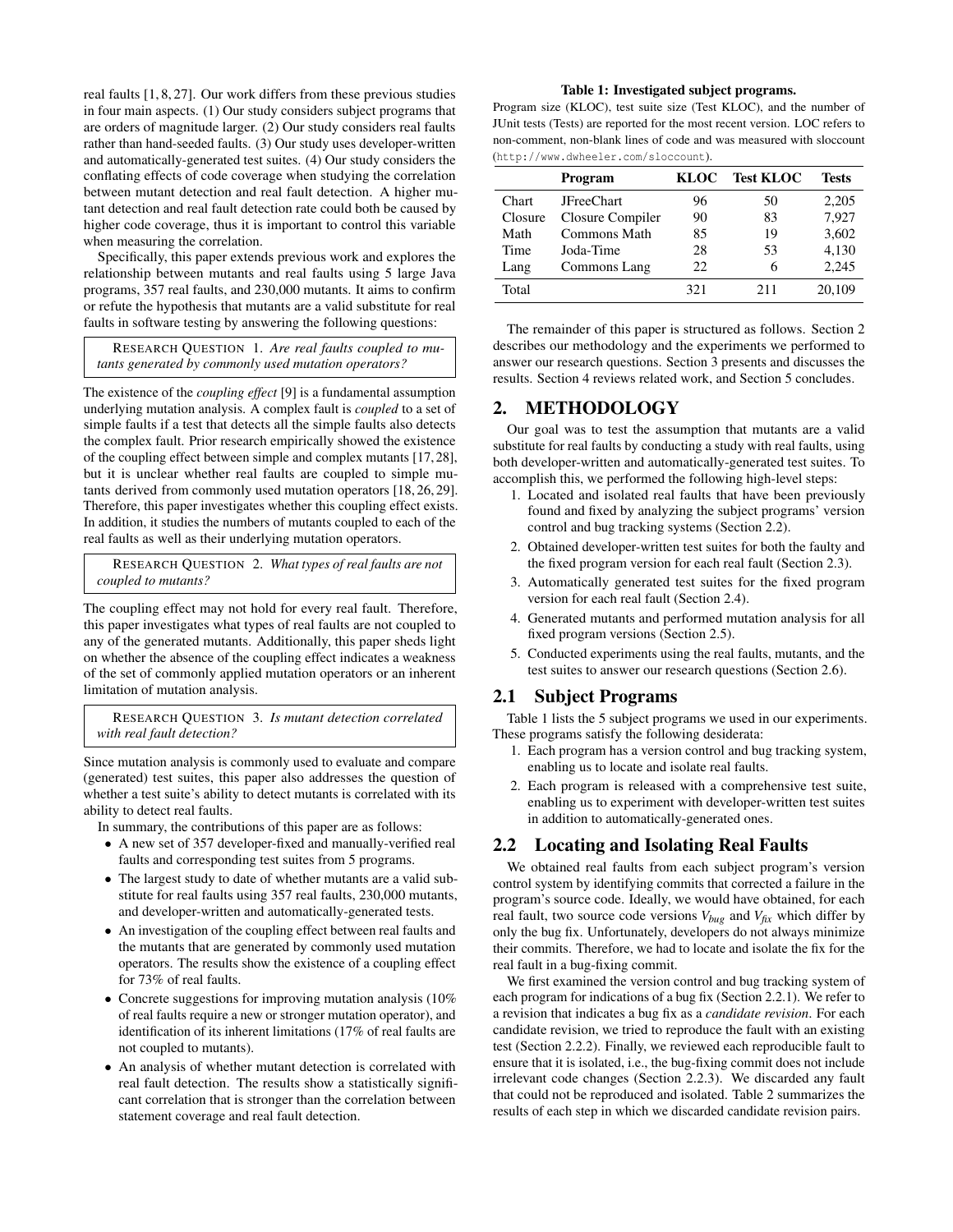<span id="page-2-4"></span>Table 2: Number of candidate revisions, compilable revisions, and reproducible and isolated faults for each subject program.

|         | Candidate<br>revisions | Compilable<br>revisions | Reproducible<br>faults | <b>Isolated</b><br>faults |
|---------|------------------------|-------------------------|------------------------|---------------------------|
| Chart   | 80                     | 62                      | 28                     | 26                        |
| Closure | 316                    | 227                     | 179                    | 133                       |
| Math    | 435                    | 304                     | 132                    | 106                       |
| Time    | 75                     | 57                      | 29                     | 27                        |
| Lang    | 273                    | 186                     | 69                     | 65                        |
| Total   | 1179                   | 836                     | 437                    | 357                       |

#### <span id="page-2-1"></span>*2.2.1 Candidate Revisions for Bug-Fixing Commits*

We developed a script to determine revisions that a developer marked as a bug fix. This script mines the version control system for explicit mentions of a bug fix, such as a bug identifier from the subject program's bug tracking system.

Let  $rev_{fix}$  be a revision marked as a bug fix. We assume that the previous revision in the version control system, *revbug*, was faulty (later steps validate this assumption). Overall, we identified 1,179 candidate revision pairs  $\langle rev_{b\mu\rho}, rev_{f\alpha} \rangle$ .

### <span id="page-2-2"></span>*2.2.2 Discarding Non-reproducible Faults*

A candidate revision pair obtained in the previous step is not suitable for our experiments if we cannot reproduce the real fault. Let *V* be the source code version of a revision *rev*, and let *T* be the corresponding test suite. The fault of a candidate revision pair  $\langle rev_{bug}, rev_{fix} \rangle$  is reproducible if a test exists in  $T_{fix}$  that passes on *Vfix* but fails on *Vbug* due to the existence of the fault.

In some cases, test suite  $T_{fix}$  does not run on  $V_{bug}$ . If necessary, we fixed build-system-related configuration issues and trivial errors such as imports of non-existent classes. However, we did not attempt to fix compilation errors requiring non-trivial changes, which would necessitate deeper knowledge about the program. 836 out of 1,179 revision pairs remained after discarding candidate revision pairs with unresolvable compilation errors.

After fixing trivial compilation errors, we discarded version pairs for which the fault was not reproducible. A fault might not be reproducible for three reasons. (1) The source code diff is empty — the difference between *revbug* and *revfix* was only to tests, configuration, or documentation. (2) No test in  $T_{fix}$  passes on  $V_{fix}$  but fails on  $V_{buy}$ . (3) None of the tests in  $T_{fix}$  that fail on  $V_{bug}$  exposes the real fault. We manually inspected each test of  $T_{fix}$  that failed on  $V_{bug}$  while passing on  $V_{fix}$  to determine whether its failure was caused by the real fault. Examples of failing tests that do not expose a real fault include dependent tests [\[42\]](#page-11-3) or non-deterministic tests. The overall number of reproducible candidate revision pairs was 437.

#### <span id="page-2-3"></span>*2.2.3 Discarding Non-isolated Faults*

Since developers do not always minimize their commits, the source code of  $V_{bug}$  and  $V_{fix}$  might differ by both features and the bug fix. We ensured that all bug fixes were isolated for the purposes of our study. Isolation is important because unrelated changes could affect the outcome of generated tests or could affect the coverage and mutation score. Other benefits of isolation include improved backward-compatibility of tests and the ability to focus our experiments on a smaller amount of modified code.

For each of the 437 reproducible candidate revision pairs, we manually reviewed the bug fix (the source code diff between *Vbug* and  $V_{fix}$ ) to verify that it was isolated and related to the real fault. We divided a non-isolated bug fix into two diffs, one that represents the bug fix and one that represents features and refactorings. We discarded a candidate revision pair if we could not isolate the bug

<span id="page-2-5"></span>

Figure 1: Obtaining source code versions  $V_1$  and  $V_2$ .

 $V_1$  and  $V_2$  differ by only a bug fix.  $V_{bug}$  and  $V_{fix}$  are the source code versions of two consecutive revisions in a subject program's version control system.

<span id="page-2-6"></span>

Figure 2: Relationship between the *i*-th obtained test suite pair  $\langle T^i_{pass}, T^i_{fail} \rangle$  and the developer-written test suites  $T_{bug}$  and  $T_{fix}$ .  $T_{bug}$  and  $T_{fix}$  are derived from a subject program's version control system.  $\hat{t}^i_{fix}$ is the *i*-th triggering test in  $T_{fix}$ , and  $t_{bug}^j$  is the previous version of that test.

fix part of the diff. The result of this step was two source code versions  $V_1$  and  $V_2$  such that  $V_1$  and  $V_2$  differ by exactly a bug fix no features were added and no refactorings were applied. To ensure consistency, the review process was performed twice by different authors, with a third author resolving disagreements. Different authors reviewed different diffs to avoid introducing a systematic bias.

Figure [1](#page-2-5) visualizes the relationship between the source code versions  $V_1$  and  $V_2$ , and how they are obtained from the source code versions of a candidate revision pair.  $V_2$  is equal to the version  $V_{fix}$ , and the difference between  $V_1$  and  $V_2$  is the bug fix. Note that  $V_1$  is obtained by re-introducing the real fault into  $V_2$  — that is, applying the inverse bug-fixing diff. Overall, we obtained 357 version pairs  $\langle V_1, V_2 \rangle$  for which we could isolate the bug fix.

#### <span id="page-2-0"></span>2.3 Obtaining Developer-written Test Suites

Section [2.2](#page-1-1) described how we obtained 357 suitable version pairs  $\langle V_1, V_2 \rangle$ . This section describes how we obtained two related test suites  $T_{pass}$  and  $T_{fail}$  made up of developer-written tests.  $T_{pass}$  and *Tfail* differ by exactly one test, *Tpass* passes on *V*1, and *Tfail* fails on *V*<sup>1</sup> because of the real fault.

Since *Tpass* and *Tfail* differ by exactly one test related to the real fault, the pairs  $\langle T_{pass}, T_{fail} \rangle$  enable us to study the coupling effect between real faults and mutants, and whether the effect exists independently of code coverage. These test suite pairs also reflect common and recommended practice. The developer's starting point is the faulty source code version  $V_1$  and a corresponding test suite *Tpass*, which passes on *V*1. Upon discovering a previously-unknown fault in  $V_1$ , a developer augments test suite  $T_{pass}$  to expose this fault. The resulting test suite  $T_{fail}$  fails on  $V_1$  but passes on the fixed source code version  $V_2$ .  $T_{pass}$  might be augmented by modifying an existing test (e.g., adding stronger assertions) or by adding a new test.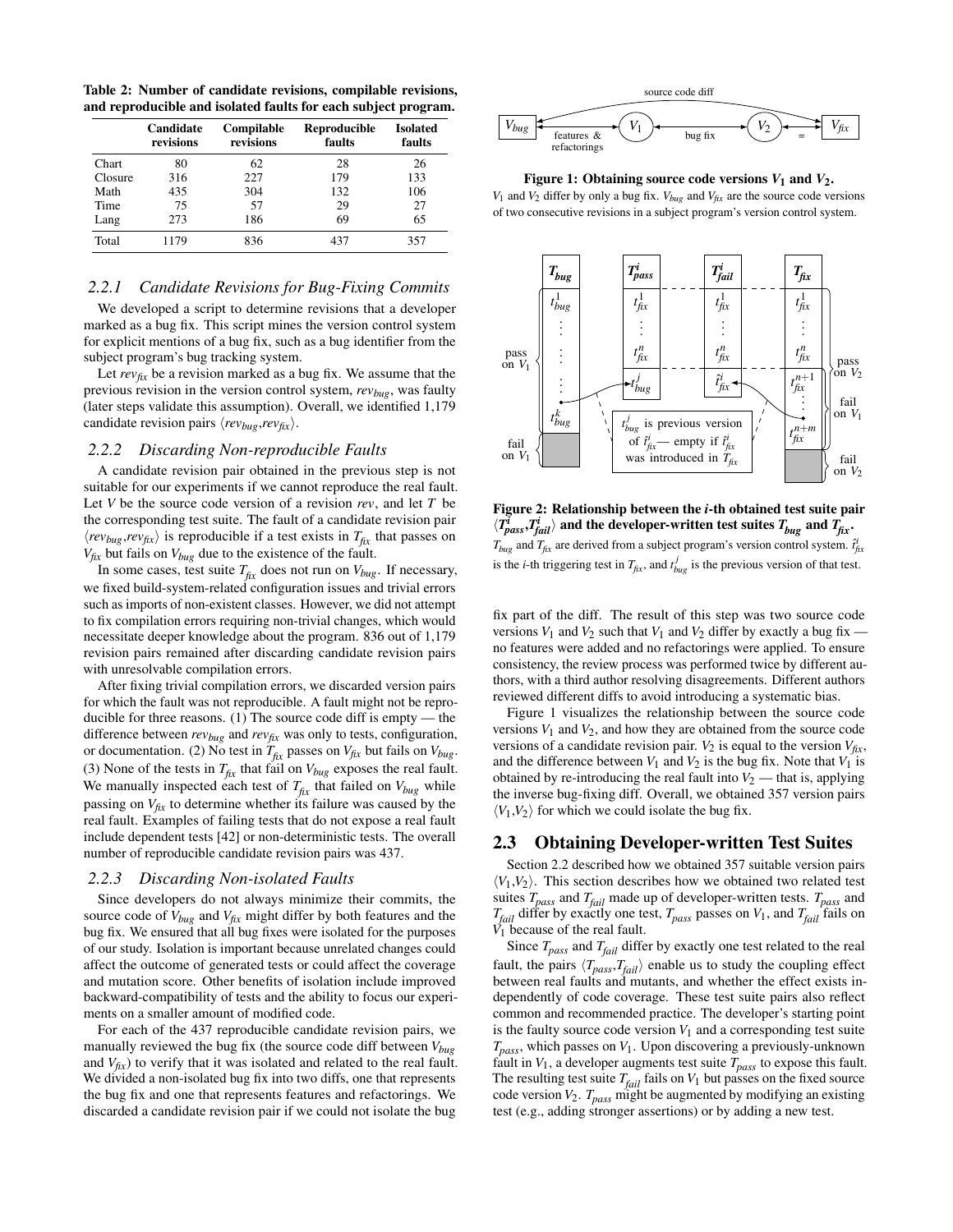<span id="page-3-1"></span>

Figure 3: Statement coverage ratios and mutation scores of the test suites *Tpass* for each subject program.

We cannot directly use the existing developer-written test suites  $T_{bug}$  and  $T_{fix}$  as  $T_{pass}$  and  $T_{fail}$ , because not all tests pass on each committed version and because the developer may have committed changes to the tests that are irrelevant to the fault. Therefore, we created the test suites  $T_{pass}$  and  $T_{fail}$  based on  $T_{bug}$  and  $T_{fix}$ , as we now describe.

Recall that for each pair  $\langle V_1, V_2 \rangle$ , one or more tests expose the real fault in  $V_1$  while passing on  $V_2$  — we refer to such a test as a *triggering test*,  $\hat{t}$ . Let *m* be the number of triggering tests for a version pair; then  $\hat{i}^i$  denotes the *i*-th triggering test  $(1 \le i \le m)$ . Figure [2](#page-2-6) visualizes how we obtained, for each real fault, *m* pairs of test suites  $\langle T_{pass}^i, T_{fail}^i \rangle$  with the following properties:

- $T_{pass}^i$  passes on  $V_1$  and  $V_2$ .
- $T_{fail}^i$  fails on  $V_1$  but passes on  $V_2$ .
- $T_{pass}^i$  and  $T_{fail}^i$  differ by exactly one modified or added test.

In order to fairly compare the effectiveness of  $T_{pass}$  and  $T_{fail}$ , they must not contain irrelevant differences. Therefore, *Tpass* is derived from  $T_{fix}$ . If  $T_{pass}$  were derived from  $T_{bug}$  instead, two possible problems could arise. First, *V*<sup>1</sup> might include features (compared to  $V_{bug}$ , as described in Section [2.2\)](#page-1-1), and  $T_{fix}$  might include corresponding feature tests. Second, tests unrelated to the real fault might have been added, changed, or removed in  $T_{\text{fr}}$ .

In summary, we applied the following steps to obtain all pairs  $\langle T_{pass}, T_{fail} \rangle$  using the developer-written test suites  $T_{bug}$  and  $T_{fix}$ :

- 1. Manually fixed all classpath- and configuration-related test failures in  $T_{bug}$  and  $T_{fix}$  to ensure that all failures indicate genuine faults.
- 2. Excluded all tests from  $T_{bug}$  that fail on  $V_1$ , and excluded all tests from  $T_{fix}$  that fail on  $V_2$ .
- 3. Determined all triggering tests  $\hat{t}^i_{fix}$  in  $T_{fix}$ .
- 4. Created one test suite pair  $\langle T^i_{pass}, T^i_{fail} \rangle$  for each  $\hat{t}^i_{fix} \in T_{fix}$  (as visualized in Figure [2\)](#page-2-6).

Overall, we obtained 480 test suite pairs  $\langle T_{pass}, T_{fail} \rangle$  in this step. Figure [3](#page-3-1) summarizes the statement coverage ratios and mutation scores for all test suites *Tpass* measured for classes modified by the bug fix. The high degree of statement coverage achieved by *Tpass* allowed us to obtain 258 test suite pairs for which coverage did not increase and 222 test suite pairs for which it did.

In 80% of the cases,  $T_{fix}$  contained exactly one triggering test; developers usually augment a test suite by adding or strengthening one test to expose the fault. For the remaining cases, each triggering test exposes the real fault differently. For example, a developer might add two tests for a boundary condition bug fix — one test to check the maximum and one test to check the minimum value.

#### Table 3: Characteristics of generated test suites.

<span id="page-3-2"></span>Test suites gives the total number of test suites that passed on  $V_2$  and the percentage of test suites that detected a real fault  $(T<sub>fail</sub>)$ . The KLOC and Tests columns report the mean and standard deviation of lines of code and number of JUnit tests for all test suites. Detected faults shows how many distinct real faults the test suites detected out of the number of program versions for which at least one suitable test suite could be generated.

|                 | <b>Test suites</b> |            | KLOC          | <b>Tests</b>      | <b>Detected</b> |
|-----------------|--------------------|------------|---------------|-------------------|-----------------|
|                 | Total              | $T_{fail}$ |               |                   | faults          |
| EvoSuite        | 28.318             | 22.3%      | $10+49$       | $68 + 133$        | 182/354         |
| -branch         | 10.133             | 21.1%      | $2 + 7$       | $21 + 24$         | 156/352         |
| -weak           | 9.420              | 21.8%      | $3 + 8$       | $24 + 27$         | 158/352         |
| -strong         | 8.765              | 24.1%      | $26 + 86$     | $171 + 202$       | 152/350         |
| Randoop         | 3.387              | 18.0%      | $212+132$     | $6.929 \pm 9.923$ | 90/326          |
| -nonnull        | 1,690              | 17.3%      | $200+124$     | $6.113 \pm 9.012$ | 78/316          |
| -null           | 1,697              | 18.7%      | $224 + 138$   | 7,747±10,698      | 84/319          |
| <b>JCrasher</b> | 3,436              | 0.6%       | $543 + 561$   | 47,928±48,174     | 2/350           |
| Total           | 35.141             | 19.7%      | $335 \pm 995$ | $1,066 \pm 5,599$ | 198/357         |

### <span id="page-3-0"></span>2.4 Automatically Generating Test Suites

We used three test generation tools for our study: EvoSuite [\[12\]](#page-10-12), Randoop [\[31\]](#page-10-13), and JCrasher [\[6\]](#page-10-14). We attempted to use DSDCrasher [\[7\]](#page-10-15) instead of JCrasher, but found that it relies on the static analysis tool ESC/Java2. This tool does not work with Java 1.5 and higher, making it impossible to use DSDCrasher for this study.

Unlike Randoop and JCrasher, EvoSuite aims to satisfy one of three possible criteria — branch coverage, weak mutation testing, or strong mutation testing. We generated tests for each of the criteria. We also selected two different configurations for Randoop, one that allows null values as inputs (Randoop-null) and one that does not (Randoop-nonnull). For each fixed program version  $V_2$ , we generated 30 test suites with EvoSuite for each of the selected criteria, 6 test suites for each configuration of Randoop, and 10 test suites with JCrasher. Each test generation tool was guided to create tests only for classes modified by the bug fix.

Each of the test generation tools might produce tests that do not compile or do not run without errors. Additionally, tests might sporadically fail due to the use of non-deterministic APIs such as time of day or random number generators. A test suite that (sporadically) fails is not suitable for our study. We automatically repaired uncompilable and failing test suites using the following workflow:

- 1. Removed all tests that cause compilation errors.
- 2. Removed all tests that fail during execution on  $V_2$ .
- 3. Iteratively removed all non-deterministic tests; we assumed that a test suite does not include any further non-deterministic tests once it passed 5 times in a row.

The final output of this process was generated test suites that pass on *V*2. Repairing a test suite resulted in approximately 2% of cases in an empty test suite, when all tests failed and had to be removed. Therefore, for all tools used to generate tests, the number of suitable test suites, which pass on  $V_2$ , is smaller than the total number of generated test suites. Table [3](#page-3-2) summarizes the characteristics of all generated test suites that pass on *V*2. Note that unlike EvoSuite and Randoop, JCrasher does not capture program behavior for regression testing but rather aims at crashing a program with an unexpected exception, explaining the low real fault detection rate.

We executed each generated test suite  $\tilde{T}$  on  $V_1$ . If it passed ( $\tilde{T}_{pass}$ ), it did not detect the real fault. If it failed  $(\tilde{T}_{fail})$ , we verified that the failing tests are valid triggering tests, i.e., they do not fail due to build system or configuration issues. Overall, the test generation tools created 35,141 test suites that detect 198 of the 357 real faults.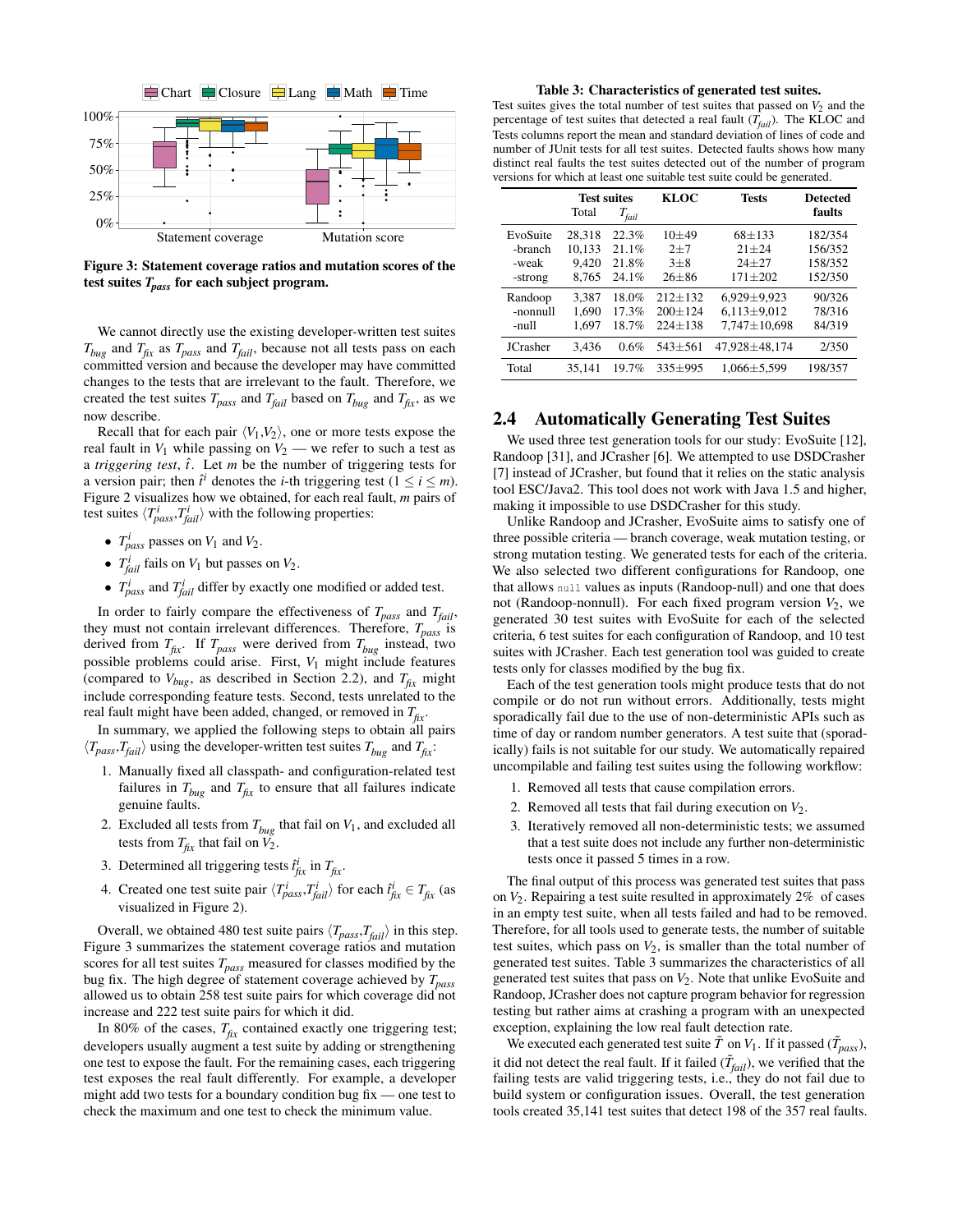<span id="page-4-2"></span>

Figure 4: Statement coverage ratios and mutation scores of the generated test suites for each subject program.

The vertical axis shows the statement coverage ratio (Coverage) and the mutation score (Mutation). The horizontal axis shows the real fault detection rate.

Figure [4](#page-4-2) gives the statement coverage ratios and mutation scores for all generated test suites grouped by subject program, test generation tool/configuration, and real fault detection rate.

### <span id="page-4-0"></span>2.5 Mutation Analysis

We used the Major mutation framework [\[20,](#page-10-16) [21\]](#page-10-17) to create the mutant versions and to perform the mutation analysis. Major provides the following set of mutation operators: *Replace constants*, *Replace operators*, *Modify branch conditions*, and *Delete statements*. This set, suggested in the literature on mutation analysis [\[18,](#page-10-0) [24,](#page-10-18) [26,](#page-10-10) [29\]](#page-10-11), is commonly used and includes the mutation operators used by previous studies [\[1,](#page-10-4) [8\]](#page-10-5).

Major only mutated classes of the source code version  $V_2$  that were modified by the bug fix. This reduces the number of mutants irrelevant to the fault — differences in the mutation score would be washed out otherwise.

For each of the developer-written and automatically-generated test suites, Major computed mutation coverage and mutation score. A test is said to cover a mutant if it reaches and executes the mutated code. A test detects a mutant if the test outcome indicates a fault a test assertion fails or the test causes an exception in the mutant.

We did not eliminate equivalent mutants, which means that the reported mutation scores might be underestimated. This is, however, not a concern for our study because we do not interpret absolute mutation scores. Moreover, the set of equivalent mutants is identical for any two test suites used in a comparison.

#### <span id="page-4-1"></span>2.6 Experiments

As described in Section [1,](#page-0-0) the goal of our study was to answer three research questions:

- 1. Are real faults coupled to mutants generated by commonly used mutation operators?
- 2. What types of real faults are not coupled to mutants?
- 3. Is mutant detection correlated with real fault detection?

After explaining why and how we controlled for code coverage, this section explains how we answered these three questions.

#### *2.6.1 Controlling for Code Coverage*

Structural code coverage is a widely-used measure of test suite effectiveness. Differences in coverage often dominate other aspects of test suite effectiveness, and a test suite that achieves higher coverage usually detects more mutants and faults for that reason alone [\[16\]](#page-10-19). More specifically, if test suite  $T_x$  covers more code than  $T_y$ , then  $T_x$ is likely to have a higher overall mutation score, even if  $T<sub>v</sub>$  does a better job in testing a smaller portion of the program.

Furthermore, no developer would use a complex, time-consuming

test suite metric such as the mutation score unless simpler ones such as structural code coverage ratios had exhausted their usefulness.

To account for these facts, we performed our experiments in two ways. First, we ignored code coverage and simply determined the mutation score for each test suite using all mutants. Second, we controlled for coverage and determined the mutation score using only mutants in code covered by both test suites.

For the related test suite pairs  $\langle T_{pass}, T_{fail} \rangle$ ,  $T_{pass}$  and  $T_{fail}$  may have the same code coverage:  $T_{pass}$  and  $T_{fail}$  cover the same code if the triggering test in  $T_{fail}$  does not increase code coverage.

For the automatically-generated test suites, it is highly unlikely that  $\tilde{T}_{pass}$  and  $\tilde{T}_{fail}$  have the same coverage because they were independently generated. Therefore, we had to control for coverage when using the automatically-generated test suites. We did this by only considering the intersection of mutants covered by both test suites. This means that a pair of generated test suites was discarded if the intersection was the empty set.

We include the first, questionable methodology for comparison with prior research that does not control for coverage. The second methodology controls for coverage. It better answers whether use of mutation analysis is profitable, under the assumption that a developer is already using the industry-standard coverage metric. Our experiments use Cobertura [\[5\]](#page-10-20) to compute statement coverage over the classes modified by the bug fix.

#### *2.6.2 Are Real Faults Coupled to Mutants Generated by Commonly Used Mutation Operators?*

The test suites *Tpass* and *Tfail* model how a developer usually augments a test suite. *Tfail* is a better suite — it detects a fault that *Tpass* does not. If mutants are a valid substitute for real faults, then any test suite  $T_{fail}$  that has a higher real fault detection rate than *Tpass* should have a higher mutation score as well. In other words, each real fault should be coupled to at least one mutant. For each test suite pair  $\langle T_{pass}, T_{fail} \rangle$ , we studied the following questions:

- Does *Tfail* have a higher mutation score than *Tpass*?
- Does  $T_{fail}$  have a higher statement coverage than  $T_{pass}$ ?
- Is the difference between  $T_{pass}$  and  $T_{fail}$  a new test?

Based on the observations, we performed three analyses. (1) We used the Chi-square test to determine whether there is a significant association between the measured variables *mutation score increased*, *statement coverage increased*, and *test added*. (2) We determined the number of real faults coupled to at least one of the generated mutants. (3) We measured the sensitivity of the mutation score with respect to the detection of a single real fault — the increase in the number of detected mutants between  $T_{pass}$  and  $T_{fail}$ . We also determined the mutation operators that generated the mutants additionally detected by *Tfail*. Section [3.1](#page-5-1) discusses the results.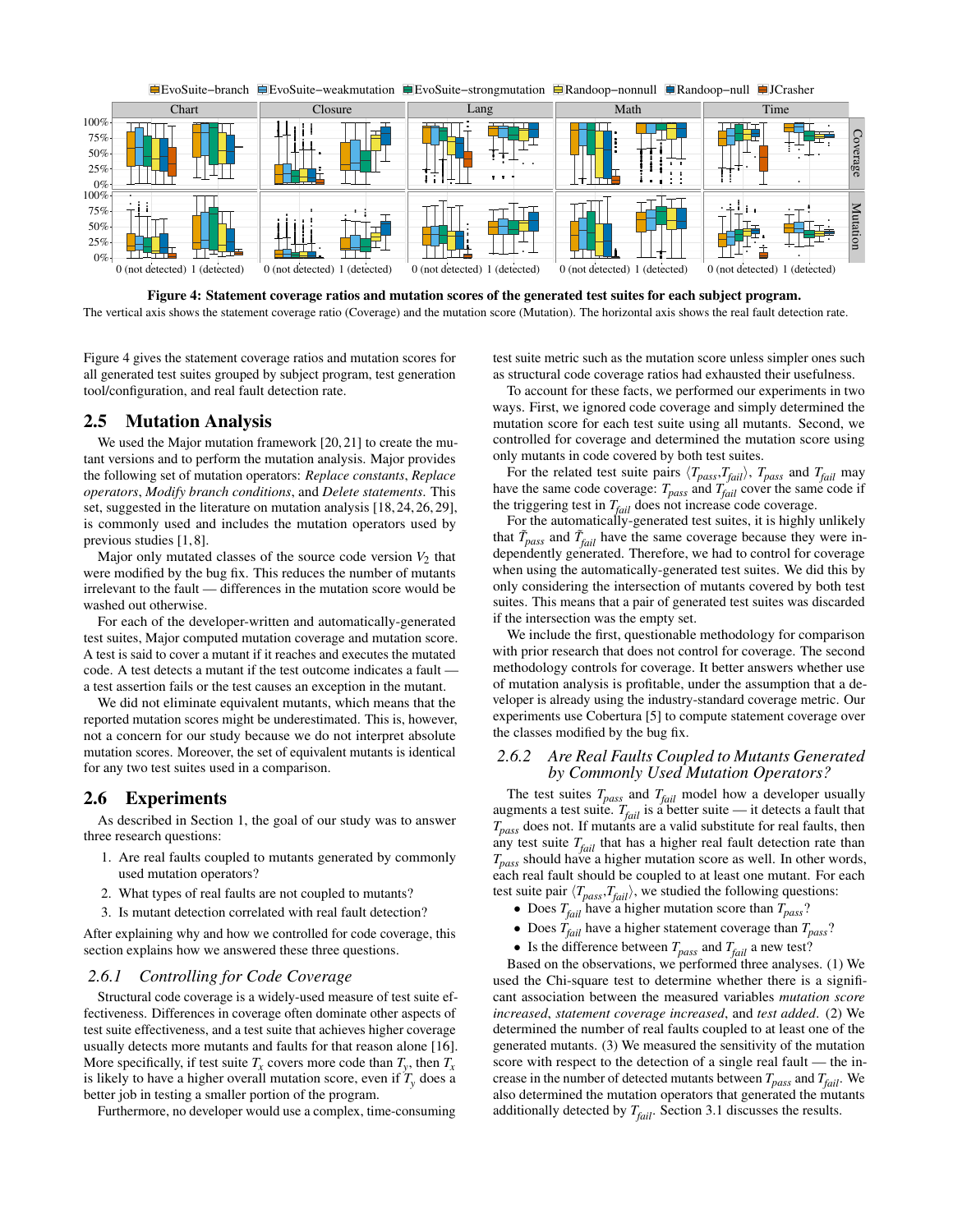### *2.6.3 What Types of Real Faults Are Not Coupled to Mutants?*

Some of the real faults are not coupled to any of the generated mutants, i.e., the set of mutants detected by *Tpass* is equal to the set of mutants detected by *Tfail*. We manually investigated each such fault. This qualitative study reveals how the set of commonly used mutation operators should be improved. Moreover, this study shows what types of real faults are not coupled to any mutants and therefore reveals general limitations of mutation analysis. Section [3.2](#page-6-0) discusses the results.

#### *2.6.4 Is Mutant Detection Correlated with Real Fault Detection?*

We conducted two experiments to investigate whether a test suite's mutation score is correlated with its real fault detection rate. Calculating the correlation requires larger numbers of test suites per fault, and thus we used the automatically-generated test suites. We analyzed the entire pool of test suites derived from all test generation tools to investigate whether the mutation score is generally a good metric to compare the effectiveness of arbitrary test suites. The experiments consider 194 real faults for which we could generate at least one test suite that detects the real fault and at least one test suite that does not.

We determined the strength of the correlation between mutation score and real fault detection. Since real fault detection is a dichotomous variable, we computed the point-biserial and rank-biserial correlation coefficients. In addition, we investigated whether the correlation is significantly stronger than the correlation between statement coverage and real fault detection.

While we cannot directly calculate the correlation between mutation score and real fault detection independently of code coverage, we can still determine whether there is a statistically significant difference in the mutation score between  $\tilde{T}_{pass}$  and  $\tilde{T}_{fail}$  when coverage is fixed. Calculating the correlation coefficient independently of code coverage would require fixed coverage over all test suites. In contrast, testing whether the mutation score differs significantly requires only fixed coverage between pairs of test suites.

For each real fault, we compared the mutation scores of  $\tilde{T}_{pass}$ and  $\tilde{T}_{fail}$ . Since the differences in mutation score were not normally distributed (evaluated by the Kolmogorov-Smirnov test), a non-parametric statistical test was required. Using the Wilcoxon signed-rank test, we tested whether the mutation scores of  $\tilde{T}_{fail}$  are significantly higher than the mutation scores of  $\tilde{T}_{pass}$ , independently of code coverage. Additionally, we measured the  $\hat{A}_{12}$  effect sizes for the mutation score differences. Section [3.3](#page-7-0) discusses the results.

### <span id="page-5-0"></span>3. RESULTS

Section [2](#page-1-0) described our methodology and analyses. This section answers the posed research questions. Recall that we used 357 real faults, 480 test suite pairs  $\langle T_{pass}, T_{fail} \rangle$  made up of developer-written tests, and 35,141 automatically-generated test suites which may  $(\tilde{T}_{fail})$  or may not  $(\tilde{T}_{pass})$  detect a real fault.

### <span id="page-5-1"></span>3.1 Are Real Faults Coupled to Mutants Generated by Commonly Used Mutation Operators?

Considering all test suite pairs  $\langle T_{pass}, T_{fail} \rangle$ , the mutation score of  $T_{fail}$  increased compared to  $T_{pass}$  for 362 out of 480 pairs (75%). Statement coverage increased for only 222 out of 480 pairs (46%).

The mutation score of *Tfail* increased for 153 out of 258 pairs (59%) for which statement coverage did not increase. The mutation score of *Tfail* increased for 209 out of 222 pairs (94%) for which

<span id="page-5-2"></span>



The bars represent 480 triggering tests. 258 triggering tests did not increase statement coverage (unchanged), and each one detects 2 new mutants on average. 222 triggering tests increased statement coverage, and each one detects 28 new mutants on average.

statement coverage increased. The Chi-square test showed a significant association between *mutation score increased* and *statement coverage increased* ( $\chi^2(1) = 78.13, N = 480, p < 0.001$ ), hence we considered the influence of statement coverage throughout our analyses. In contrast, there was no significant association between *mutation score increased* and *test added*.

In addition to determining whether the mutation score increased, we also measured the sensitivity of the mutation score with respect to the detection of a single real fault, i.e., the number of mutants additionally detected by the triggering test. Figure [5](#page-5-2) visualizes the number of additionally detected mutants when coverage did not increase (unchanged) and when it did. For triggering tests that did not increase statement coverage (black bars), two characteristics can be observed. First, 40% of these triggering tests did not detect any additional mutants. Second, 45% of these triggering tests detected only 1–3 additional mutants, suggesting that the number of mutants that are coupled to a real fault is small when accounting for the conflating effects of code coverage.

Figure [5](#page-5-2) also illustrates these conflating effects of code coverage on the mutation score: 35% of triggering tests that increased statement coverage (gray bars) detected 10 or more additional mutants. In contrast, this ratio was only 3% for triggering tests that did not increase statement coverage.

We also investigated the underlying mutation operators of the mutants that are coupled to real faults when statement coverage did not increase. We found that real faults were more often coupled to mutants generated by the *conditional operator replacement*, *relational operator replacement*, and *statement deletion* mutation operators. A possible explanation is that some of these mutants cannot be detected by tests that only satisfy statement coverage. Conditional and relational operator replacement mutants are frequently generated within conditional statements, and numerous statement deletion mutants only omit side effects — detecting those mutants requires more thorough testing. None of these three mutation operators is known to generate a disproportionate number of equivalent mutants [\[40\]](#page-11-4), hence they should always be employed during mutation analysis.

*73% of real faults are coupled to the mutants generated by commonly used mutation operators. When controlling for code coverage, on average 2 mutants are coupled to a single real fault, and the conditional operator replacement, relational operator replacement, and statement deletion mutants are more often coupled to real faults than other mutants.*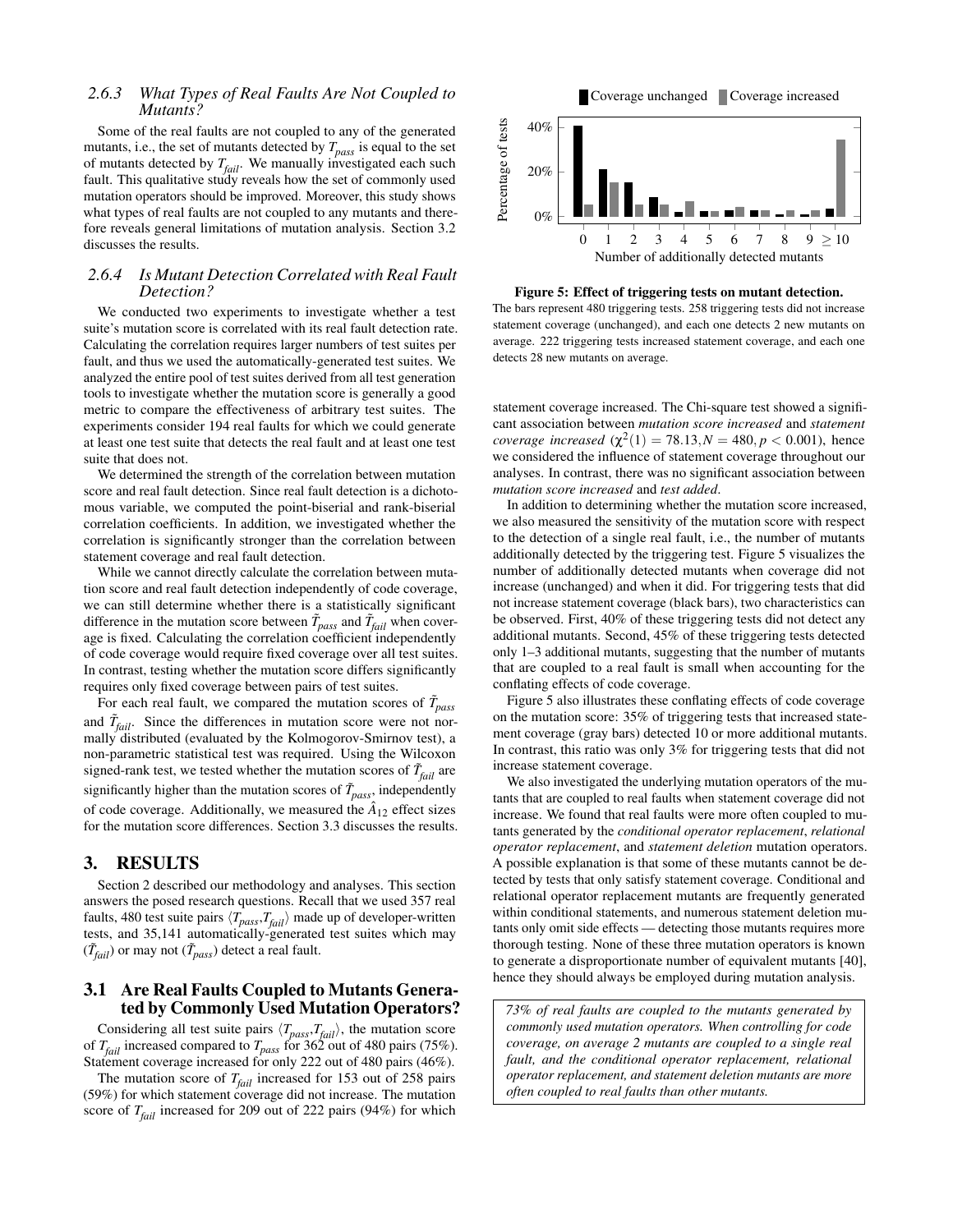<span id="page-6-1"></span>Table 4: Number of real faults not coupled to mutants generated by commonly used mutation operators.

Numbers categorized by reason: weak implementation of a mutation operator, missing mutation operator, or no appropriate mutation operator exists.

|         | Weak<br>operator | <b>Missing</b><br>operator | No such<br>operator | <b>Total</b> |
|---------|------------------|----------------------------|---------------------|--------------|
| Chart   |                  |                            | 2                   |              |
| Closure | 11               | 2                          | 18                  | 31           |
| Math    |                  |                            | 30                  | 38           |
| Time    |                  |                            | 5                   |              |
| Lang    | κ                |                            | 8                   | 11           |
| Total   | 25               |                            | 63                  | 95           |

### <span id="page-6-0"></span>3.2 What Types of Real Faults Are Not Coupled to Mutants?

For 95 out of 357 real faults (27%), none of the triggering tests detected any additional mutants. We manually reviewed each such fault to investigate whether this indicates a general limitation of mutation analysis. Table [4](#page-6-1) summarizes the results, which fell into three categories: cases where a mutation operator should be strengthened, cases where a new mutation operator should be introduced, and cases where no obvious mutation operator can generate mutants that are coupled to the real fault. In the latter case, results derived from mutation analysis do not generalize to those real faults.

#### *Real faults requiring stronger mutation operators (25)*

- *Statement deletion (12)*: The statement deletion operator is usually not implemented for statements that manipulate the control flow. We surmise that this is due to technical challenges in the context of Java — removing return or break/continue statements changes the control flow and may lead to uninitialized variables or unreachable code errors. Figure [6a](#page-6-2) gives an example.
- *Argument swapping (6)*: Arguments to a method call that have the same type can be swapped without causing typechecking errors. Argument swapping represents a special case of swapping identifiers, which is not a commonly-used mutation operator [\[29\]](#page-10-11). Figure [6b](#page-6-2) shows an example.
- *Argument omission (5)*: Method overloading is error-prone when two methods differ in one extra argument — a developer might inadvertently call the method that requires fewer arguments. Figure [6c](#page-6-2) gives an example. Generating mutants for this type of fault requires a generalization of a suggested classbased mutation operator, which addresses method overloading to a certain extent [\[25\]](#page-10-21).
- *Similar library method called (2)*: Existing mutation operators replace one method call by another only for calls to getter and setter methods. It would be both unfeasible and largely unproductive to replace every method call with every possible alternative that type-checks. Nonetheless, the method call replacement operator should be extended to substitute calls to methods with related semantics — in particular library method calls for string operations. Figure [6d](#page-6-2) shows an example in which the fault is caused by using the wrong one of two similar library methods (indexOf instead of lastIndexOf).

### *Real faults requiring new mutation operators (7)*

• *Omit chaining method call (4)*: A developer might forget to call a method whose return type is equal to (or a subtype of) its argument type. Figure [6e](#page-6-2) gives an example in which a string needs to be escaped. A new mutation operator could

<span id="page-6-2"></span>} return false;

```
}
case 4: {
```
char ch =  $str. charAt (0)$ ;

#### (a) Lang-365 fix

```
Partial newPartial = new Partial (iChronology,
  newTypes , newValues );
```

```
+ Partial newPartial = new Partial (newTypes,
    newValues , iChronology );
```
#### (b) Time-88 fix

return solve (min, max);

+ return solve (f, min, max):

#### (c) Math-369 fix

```
- int indexOfDot = namespace.indexOf('.');
```

```
+ int indexOfDot = namespace.lastIndexOf('.');
```
#### (d) Closure-747 fix

- return ... + toolTipText + ...;

+ return ... + ImageMapUtilities . htmlEscape ( toolTipText ) + ...;

#### (e) Chart-591 fix

- return chromosomes . iterator () ;

+ return getChromosomes () . iterator () ;

#### (f) Math-779 fix

| - FastMath.pow(2 * FastMath.PI, -dim / 2)   |  |  |  |
|---------------------------------------------|--|--|--|
| + FastMath.pow(2 * FastMath.PI, -0.5 * dim) |  |  |  |

(g) Math-929 fix

#### Figure 6: Snippets of real faults that require stronger or new mutation operators.

replace such a method call with its argument, provided that the mutated code type-checks.

- *Direct access of field (2)*: When a class includes non-trivial getter or setter methods for a field (e.g., further side effects or post-processing), an object that accesses the field directly might cause an error. Figure [6f](#page-6-2) shows an example in which post-processing of the field chromosomes is required before the method iterator() should be invoked. A new mutation operator could replace calls to non-trivial getter and setter methods with a direct access to the field.
- *Type conversions (1)*: Wrong assumptions about implicit type conversions and missing casts in arithmetic expressions can cause unexpected behavior. Figure [6g](#page-6-2) shows an example where the division should be performed on floating point numbers rather than integers (the replacement of the division by multiplication is unrelated to the real fault). A new mutation operator could replace a floating-point constant by an exact integer equivalent (e.g., replace 2.0 by 2), remove explicit casts, or manipulate operator precedence.

### *Real faults not coupled to mutants (63)*

- *Algorithm modification or simplification (37)*: Most of the real faults not coupled to mutants were due to incorrect algorithms. The bug fix was to re-implement or modify the algorithm.
- *Code deletion (7)*: Faults caused by extra code that has to be deleted are not coupled to mutants. A bug fix that only removes special handling code also falls into this category — Figure [7a](#page-7-1) gives an example.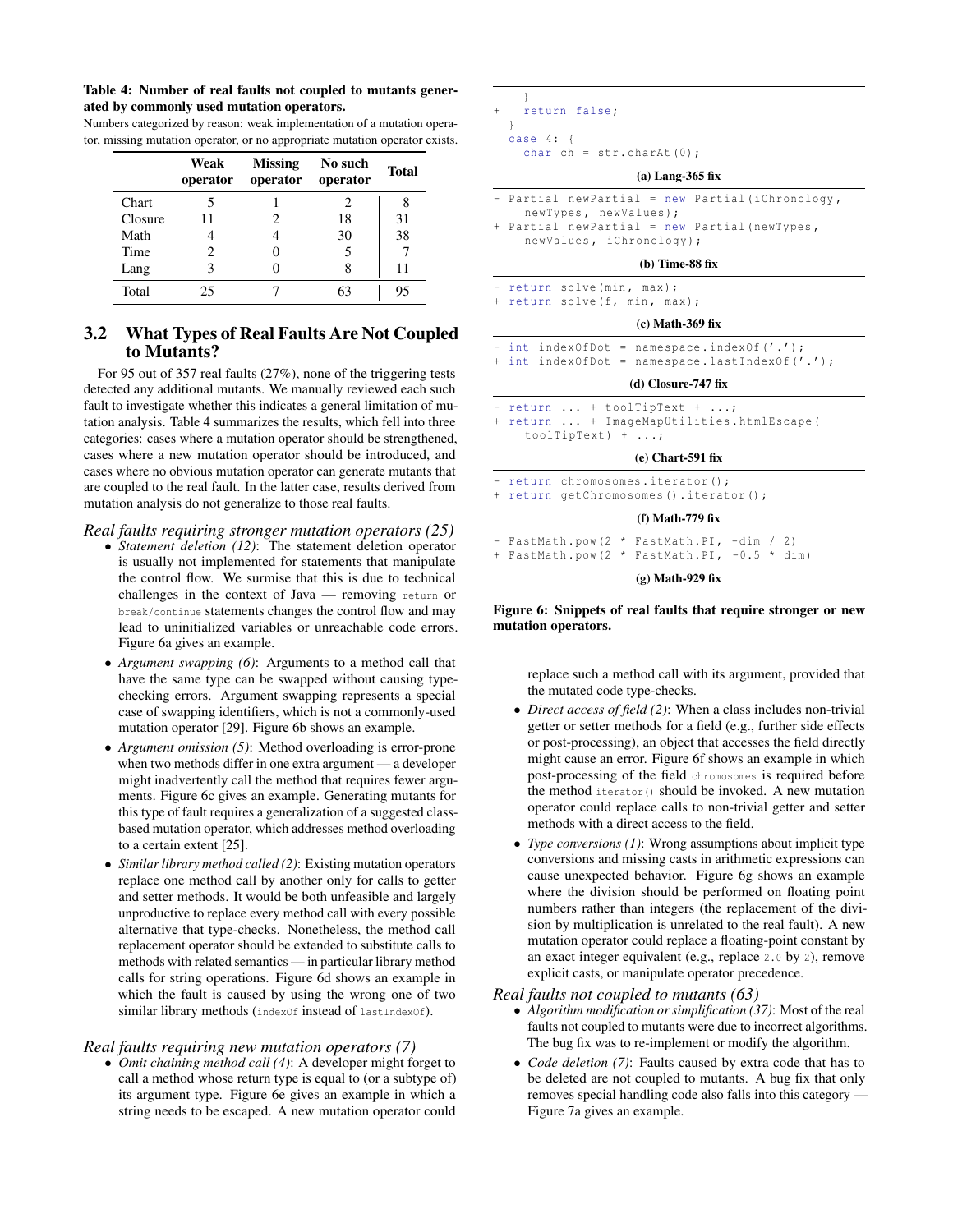- *Similar method called (5)*: Another common mistake is calling a wrong but related method within the program, which might either return wrong data or omit side-effects. Figure [7b](#page-7-1) shows an example of calling a wrong method. Note that this type of fault can be represented by mutants for well-known library methods. However, without deeper knowledge about the relation between methods in a program, replacing every identifier and method call with all alternatives would result in an unmanageable number of mutants.
- *Context sensitivity (4)*: Mutation analysis is context insensitive, while bugs can be context sensitive. Suppose the access of a field that might be null is extracted to a utility method that includes a null check. A developer might forget to replace an instance of the field access with a call to this utility method. This rather subtle fault cannot be represented with mutants since it would require inlining the utility method (without the null check) for every call. Figure [7c](#page-7-1) gives an example of this type of fault. The fault is that this.startData might be null — this condition is checked in getCategoryCount(). However, other tests directly or indirectly detect all mutants in getCategoryCount(), hence a test that exposes the fault does not detect any additional mutants.
- *Violation of pre/post conditions or invariants (3)*: Some real faults were caused by the misuse of libraries. For example, the Java library makes assumptions about the hashCode and equals methods of objects that are used as keys to a HashMap. Yet, a violation of this assumption cannot be generally simulated with mutants. Figure [7d](#page-7-1) gives an example of such a fault.
- *Numerical analysis errors (4)*: Real faults caused by overflows, underflows, and improper handling of NaN values are difficult to simulate with mutants, and hence also represent a general limitation. Figure [7e](#page-7-1) shows an example of a nontrivial case of this type of fault.
- *Specific literal replacements (3)*: Literal replacement is a commonly used mutation operator that replaces a literal with a well-defined default (e.g., an integer with 0 or a string with the empty string). However, the real fault might only be exposed with a specific replacement. For example, a map might contain a wrong value that is only accessible with a specific key. The literal replacement operator cannot generally simulate such a specific replacement. Figure [7f](#page-7-1) demonstrates an example that involves Unicode characters.

*27% of real faults are not coupled to the mutants generated by commonly used mutation operators. The set of commonly used mutation operators should be enhanced. However, 17% of real faults, mostly involving algorithmic changes or code deletion, are not coupled to any mutants.*

### <span id="page-7-0"></span>3.3 Is Mutant Detection Correlated with Real Fault Detection?

Section [3.1](#page-5-1) provided evidence that mutants and real faults are coupled, but the question remains whether a test suite's mutation score is correlated with its real fault detection rate and whether mutation score is a good predictor of fault-finding effectiveness.

Figure [8](#page-7-2) summarizes the point-biserial and rank-biserial correlation coefficients between the mutation score and real fault detection rate for each subject program. Both correlation coefficients lead to the same conclusion: the correlation is positive, usually strong or moderate, indicating that mutation score is indeed correlated with real fault detection. Unsurprisingly, real faults that are not coupled to mutants show a negligible or even negative correlation. For reference Figure [8](#page-7-2) also includes the results for statement coverage.

```
if ( childType . isDict () ) {
```

```
...
- } else if (n. getJSType != null &&
```

```
parent.isAssign()) {
```

```
- return;
```
} ...

#### (a) Closure-810 fix

- return getPct ((Comparable <?>) v);
- + return getCumPct (( Comparable <? >) v);

#### (b) Math-337 fix

|  | - if (categoryKeys.length != this.startData [0]. |  |
|--|--------------------------------------------------|--|
|  | length)                                          |  |
|  | + if (categoryKeys.length != getCategoryCount()) |  |

#### (c) Chart-834 fix

- lookupMap = new HashMap < CharSequence ,
- CharSequence >() ; + lookupMap = new HashMap < String , CharSequence >() ;

#### (d) Lang-882 fix*[a](#page-7-3)*

<span id="page-7-3"></span>*<sup>a</sup>*The result of comparing two CharSequence objects is undefined the bug fix uses String to alleviate this issue.

|  | $-$ if (u * v == 0)             |  |  |  |
|--|---------------------------------|--|--|--|
|  | $+$ if $((u == 0)    (v == 0))$ |  |  |  |

| $\sim$ $\sim$ |  | $\sim$ $\sim$ $\prime$ $\sim$ |
|---------------|--|-------------------------------|
|               |  |                               |
|               |  |                               |

|                                                                                                                                                | $(e)$ Math-238 fix                                                              |
|------------------------------------------------------------------------------------------------------------------------------------------------|---------------------------------------------------------------------------------|
|                                                                                                                                                | - {"\u00CB", "Ê"},                                                              |
| $\mathbf{I}$ $\mathbf{I}$ $\mathbf{I}$ $\mathbf{I}$ $\mathbf{I}$ $\mathbf{I}$ $\mathbf{I}$ $\mathbf{I}$ $\mathbf{I}$ $\mathbf{I}$ $\mathbf{I}$ | $\mathbf{H} \times \mathbf{H} = \mathbf{I} \times \mathbf{I} \times \mathbf{H}$ |

+ {"\ u00CA " , "& Ecirc ;"},

+ {"\ u00CB " , "& Euml ;"},



<span id="page-7-2"></span>

Figure 8: Correlation coefficients for each subject program. The differences between the correlation coefficients (of mutation score and statement coverage) are significant (Wilcoxon signed-rank test) for all subject programs ( $p < 0.05$ ) except Time ( $p > 0.2$ ).

The correlation between mutation score and real fault detection rate is conflated with the influence of statement coverage, but the Wilcoxon signed-rank test showed that the correlation coefficient between mutation score and real fault detection rate is significantly higher than the correlation coefficient between statement coverage and real fault detection rate for all subject programs except Time.

Further investigating the influence of statement coverage, Table [5](#page-8-1) summarizes the comparison of the mutation scores between all test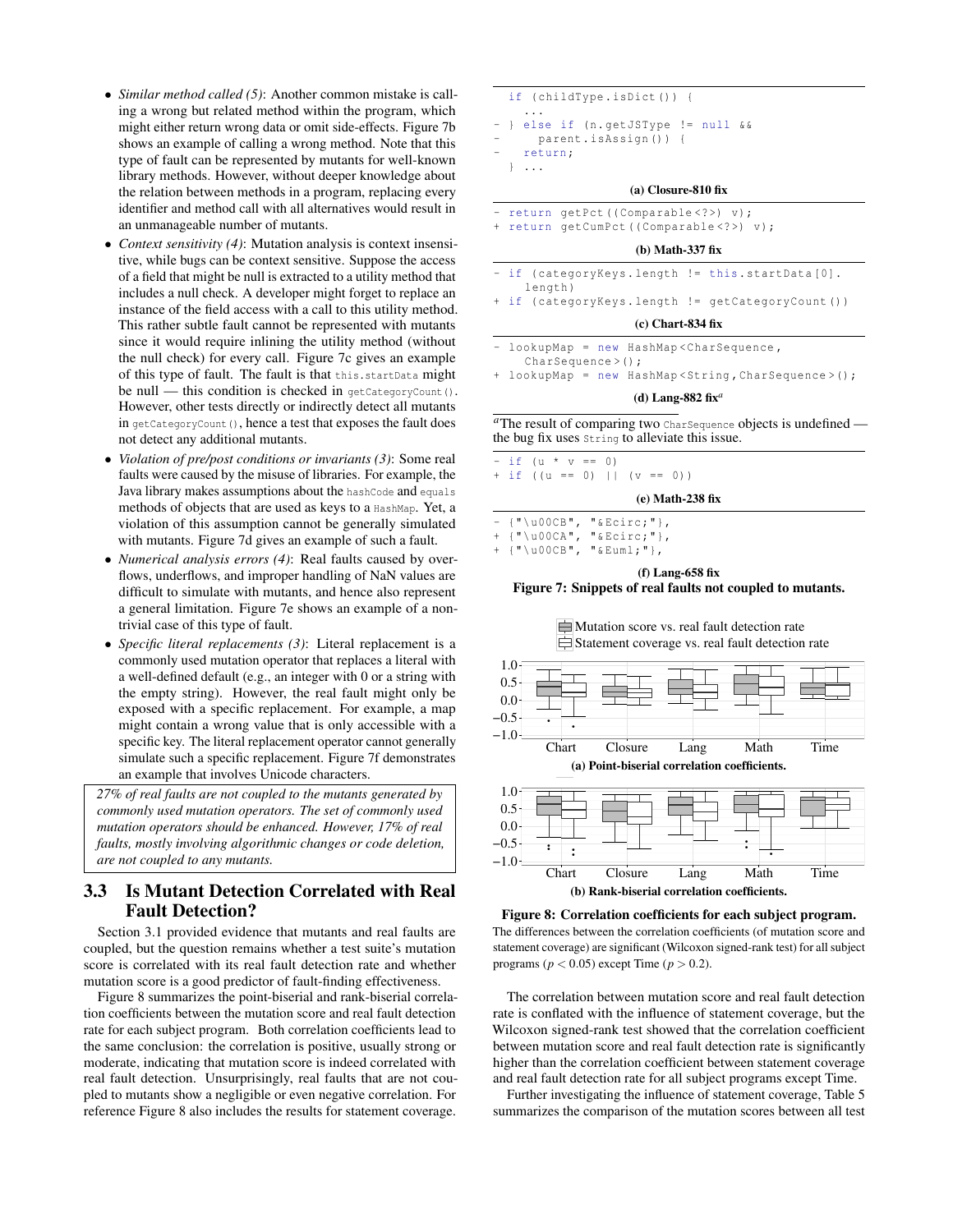<span id="page-8-1"></span>Table 5: Comparison of mutation scores between  $\tilde{T}_{pass}$  and  $\tilde{T}_{fail}$ . Significant gives the number of real faults for which  $\tilde{T}_{\text{fail}}$  has a significantly higher mutation score (Wilcoxon signed-rank test, significance level 0.05).

| Program | Coverage controlled |                     | Coverage ignored |                     |  |
|---------|---------------------|---------------------|------------------|---------------------|--|
|         | Significant         | Avg. $\hat{A}_{12}$ | Significant      | Avg. $\hat{A}_{12}$ |  |
| Chart   | 21/22               | 0.74                | 21/22            | 0.74                |  |
| Closure | 27/32               | 0.66                | 30/32            | 0.71                |  |
| Math    | 76/80               | 0.79                | 80/80            | 0.81                |  |
| Time    | 18/18               | 0.81                | 17/18            | 0.81                |  |
| Lang    | 40/42               | 0.77                | 39/42            | 0.78                |  |

<span id="page-8-2"></span>

Figure 9:  $\hat{A}_{12}$  effect sizes for mutation score differences between  $\tilde{T}_{pass}$  and  $\tilde{T}_{fail}$  for each subject program.

suites  $\tilde{T}_{pass}$  and  $\tilde{T}_{fail}$  for each real fault when coverage is controlled or ignored (not controlled). In addition to the number of real faults for which the mutation score of  $\tilde{T}_{fail}$  is significantly higher, the table shows the average  $\hat{A}_{12}$  effect size.

Figure [9](#page-8-2) summarizes the  $\hat{A}_{12}$  effect sizes. In our scenario the value of  $\hat{A}_{12}$  is an estimation of the probability that a test suite with a higher real fault detection rate has a higher mutation score as well, where a value  $\hat{A}_{12} = 1$  means that the mutation score increased for all observations. An effect size of  $\hat{A}_{12} \geq 0.71$  is typically interpreted as large. As expected, the effect size is greater if statement coverage is ignored (not controlled), but the average effect size remains large for all subject programs except for Closure when coverage is controlled.

*Mutant detection is positively correlated with real fault detection, independently of code coverage. This correlation is stronger than the correlation between statement coverage and real fault detection.*

### 3.4 Threats to validity

Our evaluation uses only 5 subject programs, all written in Java. Other programs might have different characteristics. Moreover, all 5 subject programs are well-tested (see Figure [3\)](#page-3-1). This may limit the applicability of the results to programs that are not well-tested (e.g., programs under development). However, we do not feel this is a major threat, since mutation analysis is typically only used as an advanced metric. For example, if a test suite covers only 20% of the source code, developers are likely to focus on improving code coverage before they focus on improving the mutation score.

Another threat to validity is the possibility of a bias in our fault sample. We located the real faults by automatically linking bug identifiers from the bug tracking system to the version control revisions that resolved them. Previous work suggests that this approach does not produce an unbiased sample of real faults [\[2\]](#page-10-22). In particular, the authors found that not all faults are mentioned in the bug tracking system and that not all bug-fixing commits can be identified automatically. In addition, they found that process metrics such as the experience of the developer affect the likelihood that a link will be created between the issue and the commit that fixes it. However, this

#### <span id="page-8-3"></span>Table 6: Comparison of studies that explored the relationship between mutants and real faults.

LOC gives the total number of lines of code of the studied programs that contained real faults. Test suites gives the type of used test suites (*gen*=generated, *dev*=developer-written). Mutation operators refers to: *Rc*=Replace constants, *Ri*=Replace identifiers, *Ro*=Replace operators, *Nbc*=Negate branch conditions, *Ds*=Delete statements, *Mbc*=Modify branch conditions (note that *Mbc* subsumes *Nbc* [\[23\]](#page-10-23)).

|              | Real<br>faults | LOC     | Tests<br>suites | <b>Mutation</b><br>operators | <b>Mutants</b> | Coverage<br>evaluated controlled |
|--------------|----------------|---------|-----------------|------------------------------|----------------|----------------------------------|
| [8]          | 12             | 1,000   | gen             | Rc, Ri, Ro                   | $1\%$          | no                               |
| [1]          | 38             | 5.905   | gen             | Rc, Ro, Nbc, Ds              | 10%            | no                               |
| [27]         | 38             | 5.905   | gen             | Rc, Ri, Ro, Nbc, Ds          | 10%            | no                               |
| Our<br>study | 357            | 321,000 | gen<br>dev      | Rc, Ro, Mbc, Ds              | 100%           | yes                              |

threat is unlikely to impact our results for the following two reasons. First, while we may suffer false negatives (i.e., missed faults), our dataset is unlikely to be skewed towards certain *types* of faults, such as off-by-one errors. Bachmann et al. did not find a relationship between the type of a fault and the likelihood that the fault is linked to a commit [\[2\]](#page-10-22). Second, recent evidence suggests that the size of bug datasets influences the accuracy of research studies more than the bias of bug datasets [\[33\]](#page-11-5). The severity of the bias threat is therefore reduced by the fact that we used a large number of real faults in our study.

We focused on identifying faults that have an unquestionably undesirable effect and that can be triggered with an automated test. It is possible that our results — the correlation between the mutant detection and real fault detection — do not generalize to faults that do not match these criteria. However, we argue that reproducibility of faults is desirable and characteristic of common practice.

A final threat is that we did not use class-level mutation operators, such as those in Kim and Offutt's studies [\[25,](#page-10-21) [30\]](#page-10-24). We did not consider them in our study for two reasons. First, class-level mutation operators are neither implemented in modern Java mutation tools such as Major, Javalanche, and PIT, nor are they commonly used in experiments involving mutants. We therefore argue that using the set of traditional mutation operators improves comparability and also generalizability — the set of traditional mutation operators is applicable to many programming languages. In addition, our qualitative study addresses this threat and shows whether and how mutation analysis could benefit from adding improved or specialized versions of class-level mutation operators.

### <span id="page-8-0"></span>4. RELATED WORK

This section discusses previous studies that explored the relationship between mutants and real faults. It also discusses commonly used artifacts that provide faulty program versions and research areas that rely on the existence of a correlation between the mutation score and real fault detection rate.

### 4.1 Studies That Explored the Relationship Between Mutants and Real Faults

We are only aware of three previous studies that investigated the relationship between mutants and real faults, which are summarized in Table [6.](#page-8-3)

Duran and Thévenod-Fosse [\[8\]](#page-10-5) performed the first such study. They found that, when their subject program was exercised with generated test suites, the errors (incorrect internal state) and failures (incorrect output) produced by mutants were similar to those produced by real faults. However, this study was limited in scope as it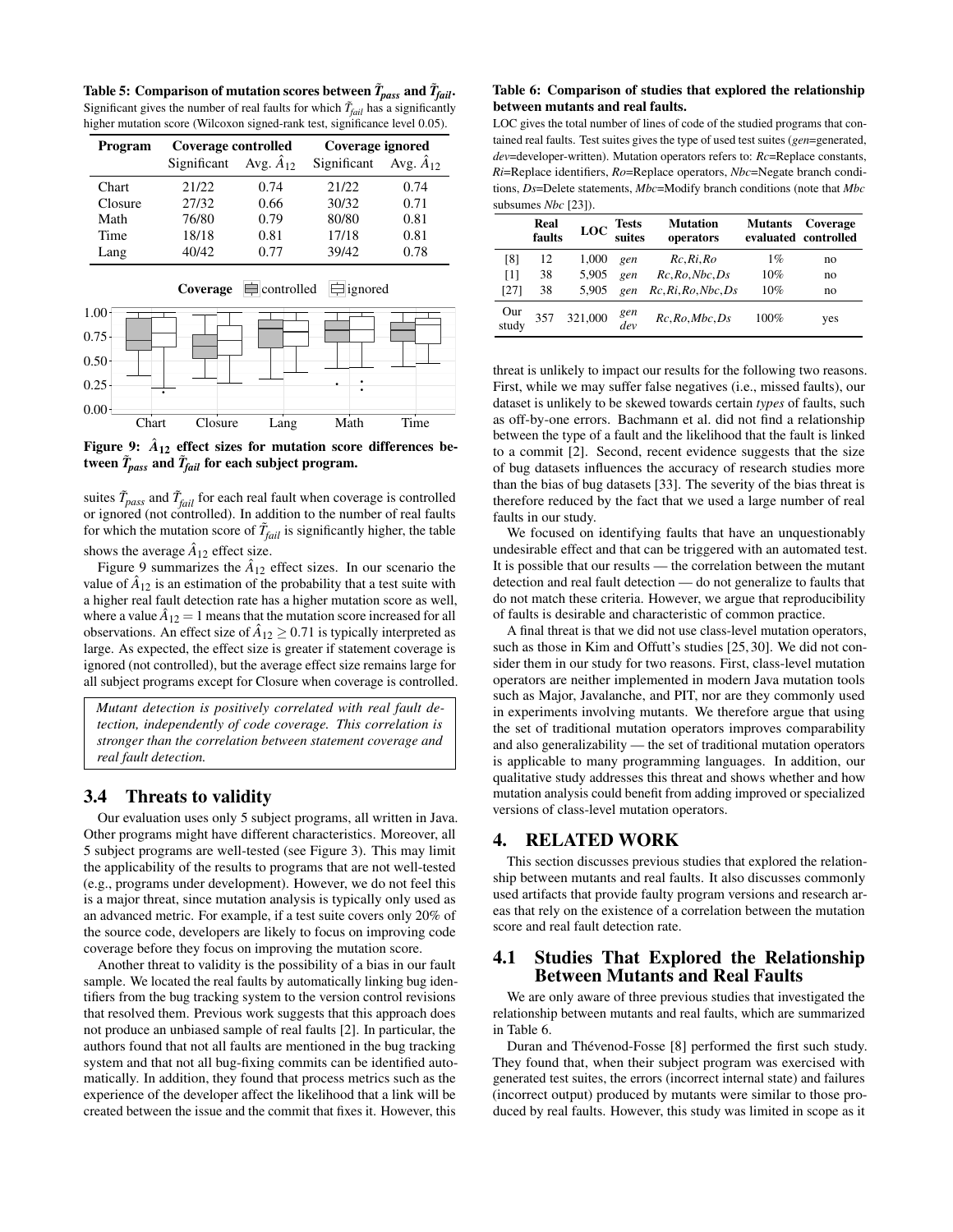considered a single 1,000 line C program and evaluated only 1% of the generated mutants. Finally, this study only used generated test suites and did not control for code coverage.

Andrews et al. [\[1\]](#page-10-4) were the next to explore the relationship between mutants, hand-seeded faults, and real faults. They found that hand-seeded faults are not a good substitute for real faults, but that mutants are. In particular, they found that there is no practically significant difference between the mutation score and the real fault detection rate. However, this study was also limited in scope since only one of the eight studied programs (Space) contained real faults. Space is written in C and contains 5,905 lines of code. Additionally, the study considered only 10% of the generated mutants, used automatically-generated test cases, and did not control for code coverage.

Namin and Kakarla [\[27\]](#page-10-6) later replicated the work of Andrews et al. [\[1\]](#page-10-4), used a different mutation testing tool (Proteum), and came to a different conclusion: they found that the correlation between the mutation score and the real fault detection rate for Space was weak. They also extended the work to five Java classes from the standard library, ranging from 197 to 895 lines of code. Faults were hand-seeded by graduate students, and the authors found that the correlation was considerably stronger.

To the best of our knowledge, our study is the first to undertake experimental evaluation of the relationship between mutants and real faults at such a scale in terms of number of real faults, number of mutants, subject program size, subject program diversity, and the use of developer-written and automatically-generated test suites. In addition, our study is the first to consider the conflating effects of code coverage on the mutation score and the first to explore real faults in object-oriented programs.

### 4.2 Commonly Used Artifacts

Many research papers use programs from the Siemens benchmark suite [\[15\]](#page-10-25) or the software-artifact infrastructure repository (SIR) [\[10\]](#page-10-26) in their evaluation. More precisely, Google Scholar lists approximately 1,400 papers that used programs from the Siemens benchmark suite, and SIR's usage information website [\[36\]](#page-11-6) lists more than 500 papers that reference SIR.

The Siemens benchmark suite consists of 7 C programs varying between 141 and 512 lines of code, and all faults were manually seeded. The authors described their manually-seeded faults as follows [\[15\]](#page-10-25): "The faults are mostly changes to single lines of code, but a few involve multiple changes. Many of the faults take the form of simple mutations or missing code." Thus, our results likely hold for these faults, which are essentially mutants.

SIR provides 81 subjects written in Java, C, C++, and C#. According to the SIR meta data, 36 of these subjects come with real faults. The median size of those 36 subjects is 120 lines of code, and 35 of them are written in Java. SIR was not suitable for our study due to the small program sizes and the absence of comprehensive developer-written test suites. Therefore, we developed a fault database that provides 357 real faults for 5 large open-source programs, which feature comprehensive test suites [\[22\]](#page-10-27).

### 4.3 Software Testing Research Using Mutants

The assumption that mutant detection is well correlated with real fault detection underpins many studies and techniques in several areas in software testing research.

Mutation analysis is an integral part of mutation-based test generation approaches, which automatically generate tests that can distinguish mutant versions of a program from the original version (e.g., [\[13,](#page-10-2) [14,](#page-10-28) [32,](#page-10-29) [41\]](#page-11-7)). However, studies in this area have not evaluated whether the generated test suites can detect real faults.

Test suite minimization and prioritization approaches are often evaluated with mutants to ensure that they do not decrease (or they minimally decrease) the mutation score of the test suite (e.g., [\[11,](#page-10-30) [34\]](#page-11-8)). Prior studies, however, left open the question whether and how well those approaches maintain real fault effectiveness.

To evaluate an algorithm for fault localization or automatic program repair, one must know where the faults in the program are. Mutants are valuable for this reason and commonly used (e.g., [\[4,](#page-10-31) [19\]](#page-10-3)). Yet, it is unclear whether those algorithms evaluated on mutants perform equally well on real faults.

Our qualitative and quantitative studies show to what extent research using mutants generalizes to real faults. Our studies also reveal inherent limitations of mutation analysis that should be kept in mind when drawing conclusions based on mutants.

### <span id="page-9-0"></span>5. CONCLUSION

Mutants are intended to be used as practical replacements for real faults in software testing research. This is valid only if a test suite's mutation score is correlated with its real fault detection rate. Our study empirically confirms that such a correlation generally exists by examining 357 real faults on 5 large, open-source programs using developer-written and automatically-generated tests. Furthermore, our study shows that the set of commonly used mutation operators [\[18,](#page-10-0) [26,](#page-10-10) [29\]](#page-10-11) should be enhanced, and it also reveals some inherent limitations of mutation analysis.

Investigating the coupling effect between real faults and the mutants generated by commonly used mutation operators, our results show that the coupling effect exists for 73% of the real faults, but the number of mutants coupled to a single real fault is small when code coverage is controlled. Moreover, conditional operator replacement, relational operator replacement, and statement deletion mutants are more often coupled to real faults than other mutants.

By analyzing the 27% of real faults that were not coupled to the generated mutants, we identified ways to improve mutation analysis by strengthening or introducing new mutation operators. We also discovered that 17% of faults are not coupled to any mutants, which reveals a fundamental limitation of mutation analysis.

Furthermore, our experiments found a statistically significant correlation between mutant detection and real fault detection. This correlation exists even if code coverage is controlled, and this correlation is stronger than the correlation between statement coverage and real fault detection.

The results presented in this paper have practical implications for several areas in software testing. First, the results show that test suites that detect more mutants have a higher real fault detection rate, independently of code coverage. This suggests that mutants can be used as a substitute for real faults when comparing (generated) test suites. Second, the results also suggest that a test suite's mutation score is a better predictor of its real fault detection rate than code coverage. Thus, the mutation-based approach to automatically generating test suites is promising. Third, test suite selection, minimization, and prioritization techniques evaluated on mutants might lead to a reduced real fault detection rate of the test suite, even if the mutation score does not decrease.

### 6. ACKNOWLEDGMENTS

This material is based on research sponsored by DARPA under agreement number FA8750-12-2-0107. The U.S. Government is authorized to reproduce and distribute reprints for Governmental purposes notwithstanding any copyright notation thereon.

Some of the computations in this work were performed using the facilities of the Shared Hierarchical Academic Research Computing Network (SHARCNET: <www.sharcnet.ca>).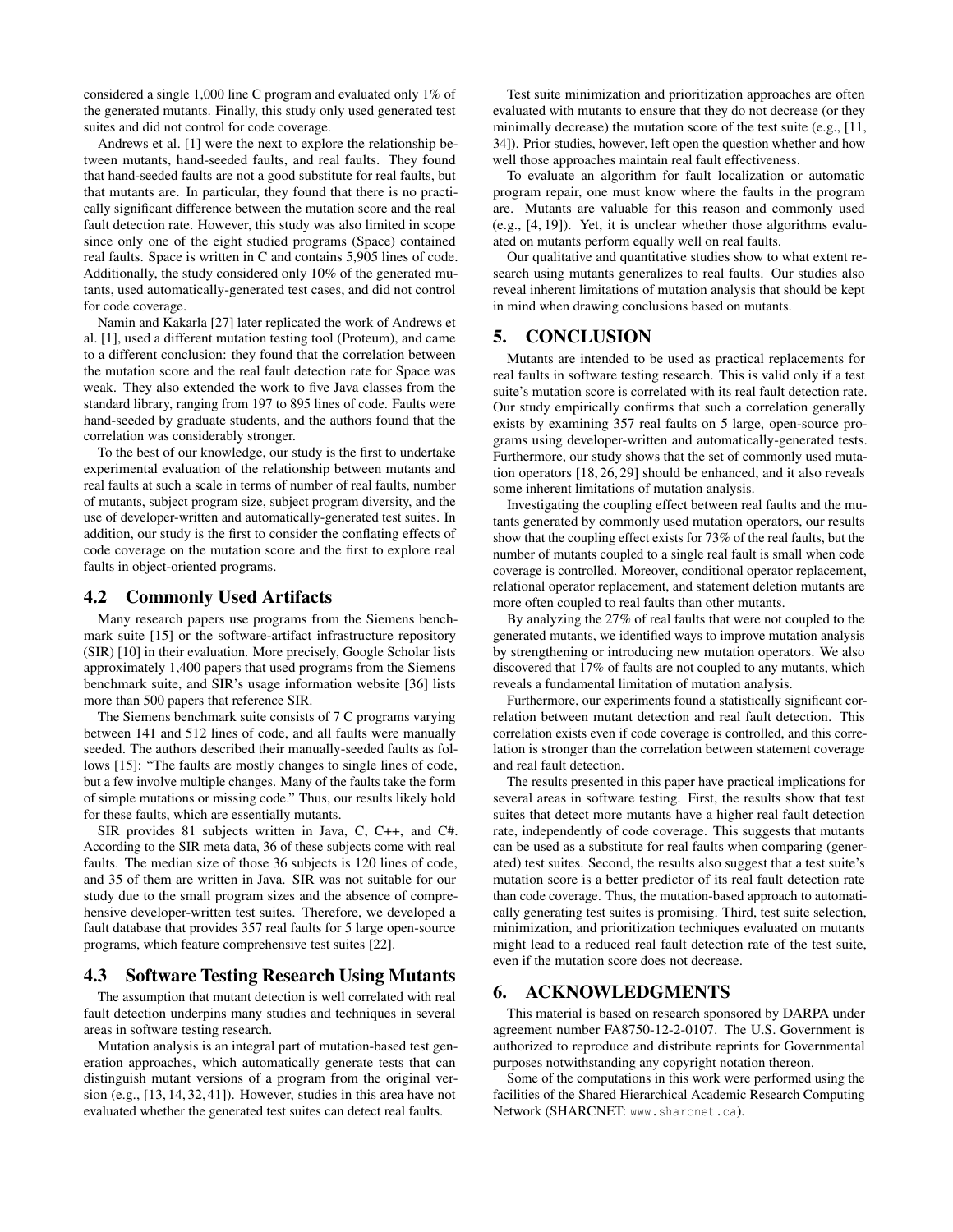## 7. REFERENCES

- <span id="page-10-4"></span>[1] J. H. Andrews, L. C. Briand, and Y. Labiche. Is mutation an appropriate tool for testing experiments? In *Proceedings of the International Conference on Software Engineering (ICSE)*, 2005.
- <span id="page-10-22"></span>[2] A. Bachmann, C. Bird, F. Rahman, P. Devanbu, and A. Bernstein. The missing links: bugs and bug-fix commits. In *Proceedings of the International Symposium on Foundations of Software Engineering (FSE)*, pages 97–106, 2010.
- <span id="page-10-1"></span>[3] B. Baudry, F. Fleurey, and Y. L. Traon. Improving test suites for efficient fault localization. In *Proceedings of the International Conference on Software Engineering (ICSE)*, 2006.
- <span id="page-10-31"></span>[4] A. Carzaniga, A. Gorla, A. Mattavelli, N. Perino, and M. Pezze. Automatic recovery from runtime failures. In *Proceedings of the International Conference on Software Engineering (ICSE)*, pages 782–791, 2013.
- <span id="page-10-20"></span>[5] Cobertura. The official web site of the Cobertura project, Accessed Jan 28, 2014.
	- <http://cobertura.sourceforge.net>.
- <span id="page-10-14"></span>[6] C. Csallner and Y. Smaragdakis. JCrasher: an automatic robustness tester for Java. *Software: Practice and Experience*, 34(11):1025–1050, 2004.
- <span id="page-10-15"></span>[7] C. Csallner and Y. Smaragdakis. DSD-Crasher: A hybrid analysis tool for bug finding. In *Proceedings of the International Symposium on Software Testing and Analysis (ISSTA)*, pages 245–254, 2006.
- <span id="page-10-5"></span>[8] M. Daran and P. Thévenod-Fosse. Software error analysis: A real case study involving real faults and mutations. In *Proceedings of the International Symposium on Software Testing and Analysis (ISSTA)*, 1996.
- <span id="page-10-7"></span>[9] R. DeMillo, R. Lipton, and F. Sayward. Hints on test data selection: Help for the practicing programmer. *IEEE Computer*, 4(11):34–41, 1978.
- <span id="page-10-26"></span>[10] H. Do, S. Elbaum, and G. Rothermel. Supporting controlled experimentation with testing techniques: An infrastructure and its potential impact. *Empirical Software Engineering (ESEM)*, 10(4):405–435, 2005.
- <span id="page-10-30"></span>[11] S. Elbaum, A. G. Malishevsky, and G. Rothermel. Test case prioritization: A family of empirical studies. *IEEE Transactions on Software Engineering (TSE)*, 28(2):159–182, 2002.
- <span id="page-10-12"></span>[12] G. Fraser and A. Arcuri. EvoSuite: Automatic test suite generation for object-oriented software. In *Proceedings of the International Symposium on Foundations of Software Engineering (FSE)*, pages 416–419, 2011.
- <span id="page-10-2"></span>[13] G. Fraser and A. Zeller. Mutation-driven generation of unit tests and oracles. *IEEE Transactions on Software Engineering (TSE)*, 28(2):278–292, 2012.
- <span id="page-10-28"></span>[14] M. Harman, Y. Jia, and W. B. Langdon. Strong higher order mutation-based test data generation. In *Proceedings of the 19th ACM SIGSOFT symposium and the 13th European conference on Foundations of software engineering*, ESEC/FSE '11, pages 212–222. ACM, 2011.
- <span id="page-10-25"></span>[15] M. Hutchins, H. Foster, T. Goradia, and T. Ostrand. Experiments of the effectiveness of dataflow- and controlflow-based test adequacy criteria. In *Proceedings of the International Conference on Software Engineering (ICSE)*, pages 191–200, 1994.
- <span id="page-10-19"></span>[16] L. Inozemtseva and R. Holmes. Coverage is not strongly correlated with test suite effectiveness. In *Proceedings of the*

*International Conference on Software Engineering (ICSE)*, pages 435–445, 2014.

- <span id="page-10-8"></span>[17] Y. Jia and M. Harman. Higher order mutation testing. *Information and Software Technology*, 51(10):1379–1393, 2009.
- <span id="page-10-0"></span>[18] Y. Jia and M. Harman. An analysis and survey of the development of mutation testing. *IEEE Transactions on Software Engineering (TSE)*, 37(5):649–678, 2011.
- <span id="page-10-3"></span>[19] J. A. Jones and M. J. Harrold. Empirical evaluation of the tarantula automatic fault-localization technique. In *Proceedings of the International Conference on Automated Software Engineering (ASE)*, pages 273–282, 2005.
- <span id="page-10-16"></span>[20] R. Just. The major mutation framework: Efficient and scalable mutation analysis for java. In *Proceedings of the International Symposium on Software Testing and Analysis (ISSTA)*, pages 433–436, 2014.
- <span id="page-10-17"></span>[21] R. Just, M. D. Ernst, and G. Fraser. Efficient mutation analysis by propagating and partitioning infected execution states. In *Proceedings of the International Symposium on Software Testing and Analysis (ISSTA)*, pages 315–326, 2014.
- <span id="page-10-27"></span>[22] R. Just, D. Jalali, and M. D. Ernst. Defects4J: A Database of existing faults to enable controlled testing studies for Java programs. In *Proceedings of the International Symposium on Software Testing and Analysis (ISSTA)*, pages 437–440, 2014.
- <span id="page-10-23"></span>[23] R. Just, G. M. Kapfhammer, and F. Schweiggert. Do redundant mutants affect the effectiveness and efficiency of mutation analysis? In *Proceedings of the International Workshop on Mutation Analysis (Mutation)*, pages 720–725, 2012.
- <span id="page-10-18"></span>[24] R. Just, G. M. Kapfhammer, and F. Schweiggert. Using non-redundant mutation operators and test suite prioritization to achieve efficient and scalable mutation analysis. In *Proceedings of the International Symposium on Software Reliability Engineering (ISSRE)*, pages 11–20, 2012.
- <span id="page-10-21"></span>[25] S. Kim, J. A. Clark, and J. A. McDermid. Class mutation: Mutation testing for object-oriented programs. In *Proceedings of the Net. Object Days Conference on Object-Oriented Software Systems*, pages 9–12, 2000.
- <span id="page-10-10"></span>[26] A. Namin, J. Andrews, and D. Murdoch. Sufficient mutation operators for measuring test effectiveness. In *Proceedings of the International Conference on Software Engineering (ICSE)*, pages 351–360, 2008.
- <span id="page-10-6"></span>[27] A. S. Namin and S. Kakarla. The use of mutation in testing experiments and its sensitivity to external threats. In *Proceedings of the International Symposium on Software Testing and Analysis (ISSTA)*, pages 342–352, 2011.
- <span id="page-10-9"></span>[28] A. J. Offutt. Investigations of the software testing coupling effect. *ACM Transactions on Software Engineering and Methodology (TOSEM)*, 1(1):5–20, 1992.
- <span id="page-10-11"></span>[29] A. J. Offutt, A. Lee, G. Rothermel, R. H. Untch, and C. Zapf. An experimental determination of sufficient mutant operators. *ACM Transactions on Software Engineering and Methodology (TOSEM)*, 5(2):99–118, 1996.
- <span id="page-10-24"></span>[30] J. Offutt, Y.-S. Ma, and Y.-R. Kwon. The class-level mutants of MuJava. In *Proceedings of the International Workshop on Automation of Software Test (AST)*, pages 78–84, 2006.
- <span id="page-10-13"></span>[31] C. Pacheco, S. K. Lahiri, M. D. Ernst, and T. Ball. Feedback-directed random test generation. In *Proceedings of the International Conference on Software Engineering (ICSE)*, pages 75–84, 2007.
- <span id="page-10-29"></span>[32] M. Papadakis and N. Malevris. Automatic mutation test case